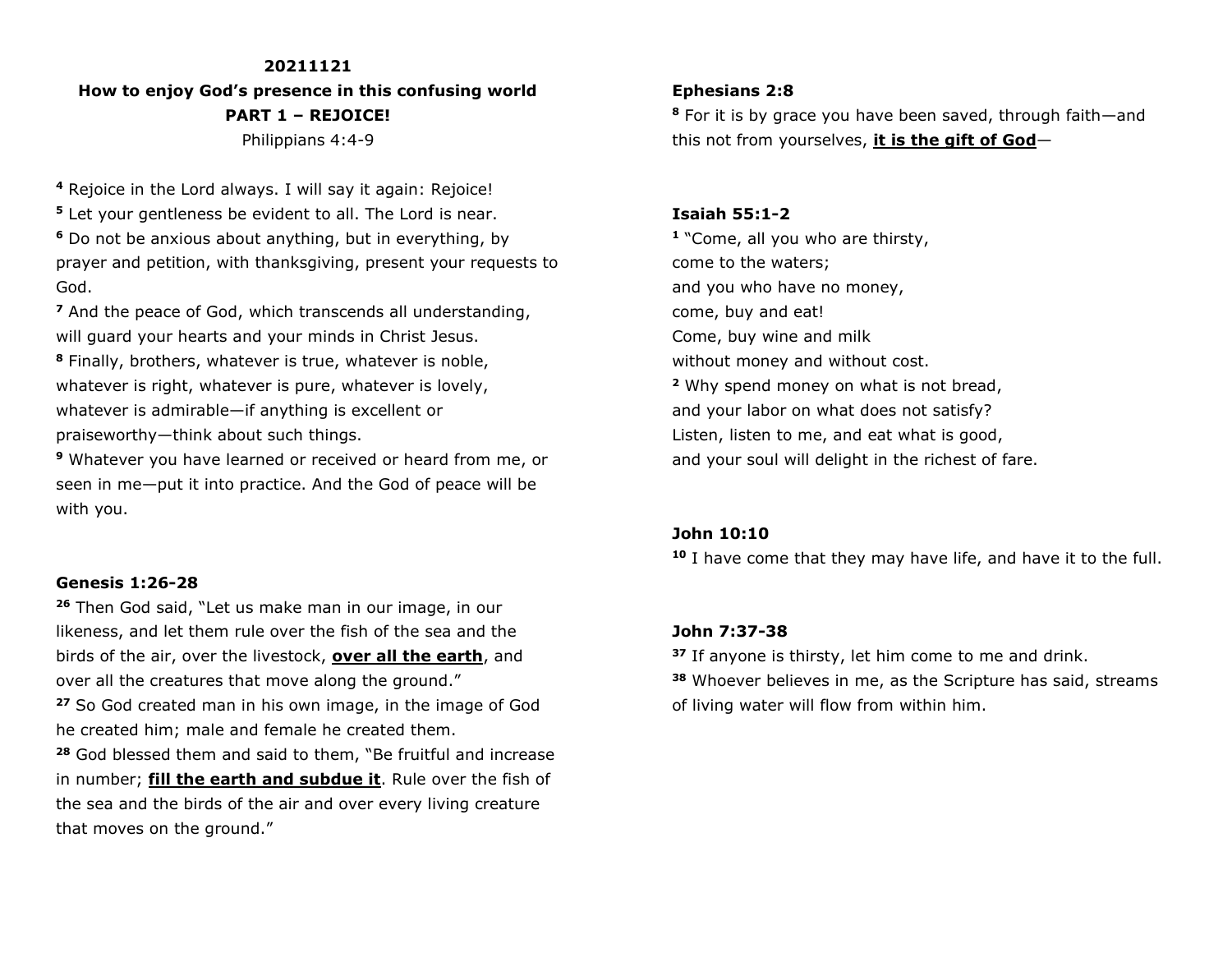# **TO ENJOY GOD'S PRESENCE IN THIS CONFUSING WORLD**

# **1. REJOICE.**

# **V4**

**<sup>4</sup> Rejoice in the Lord always. I will say it again: Rejoice!**

# John 11:39b-40

**<sup>39</sup> "Lord, by this time there is a bad odor, for he has been there four days."**

**<sup>40</sup> "Did I not tell you that if you believed, you would see the glory of God?"**

Galatians 5:22 ESV **<sup>22</sup>** But the fruit of the Spirit is love, joy, peace, patience, kindness, goodness, faithfulness,

# Romans 15:13 ESV

**<sup>13</sup>** May the God of hope fill you with all **joy and peace in believing**, so that by the power of the Holy Spirit you may abound in hope.

#### James 1:2 ESV

**<sup>2</sup>** Count it all joy, my brothers, when you meet trials of various kinds.

# Numbers 13:26-27

**<sup>26</sup>** They came back to Moses and Aaron and the whole Israelite community at Kadesh in the Desert of Paran. There they

reported to them and to the whole assembly and showed them the fruit of the land.

**<sup>27</sup>** They gave Moses this account: "We went into the land to which you sent us, and **it does flow with milk and honey**! Here is its fruit.

# V23

**<sup>23</sup>** When they reached the Valley of Eshcol, they cut off a branch bearing **a single cluster of grapes**. **Two of them carried it on a pole between them**, along with some pomegranates and figs.

#### Vv28-29

**<sup>28</sup> But** the people who live there are powerful, and the cities are fortified and very large. We even saw descendants of Anak there.

**<sup>29</sup>** The Amalekites live in the Negev; the Hittites, Jebusites and Amorites live in the hill country; and the Canaanites live near the sea and along the Jordan."

## Vv31-33

**<sup>31</sup>** But the men who had gone up with him said, "We can't attack those people; they are stronger than we are." **<sup>32</sup>** And they spread among the Israelites a bad report about the land they had explored. They said, "The land we explored devours those living in it. All the people we saw there are of great size.

**<sup>33</sup>** We saw the Nephilim there (the descendants of Anak come from the Nephilim). We seemed like grasshoppers in our own eyes, and we looked the same to them."